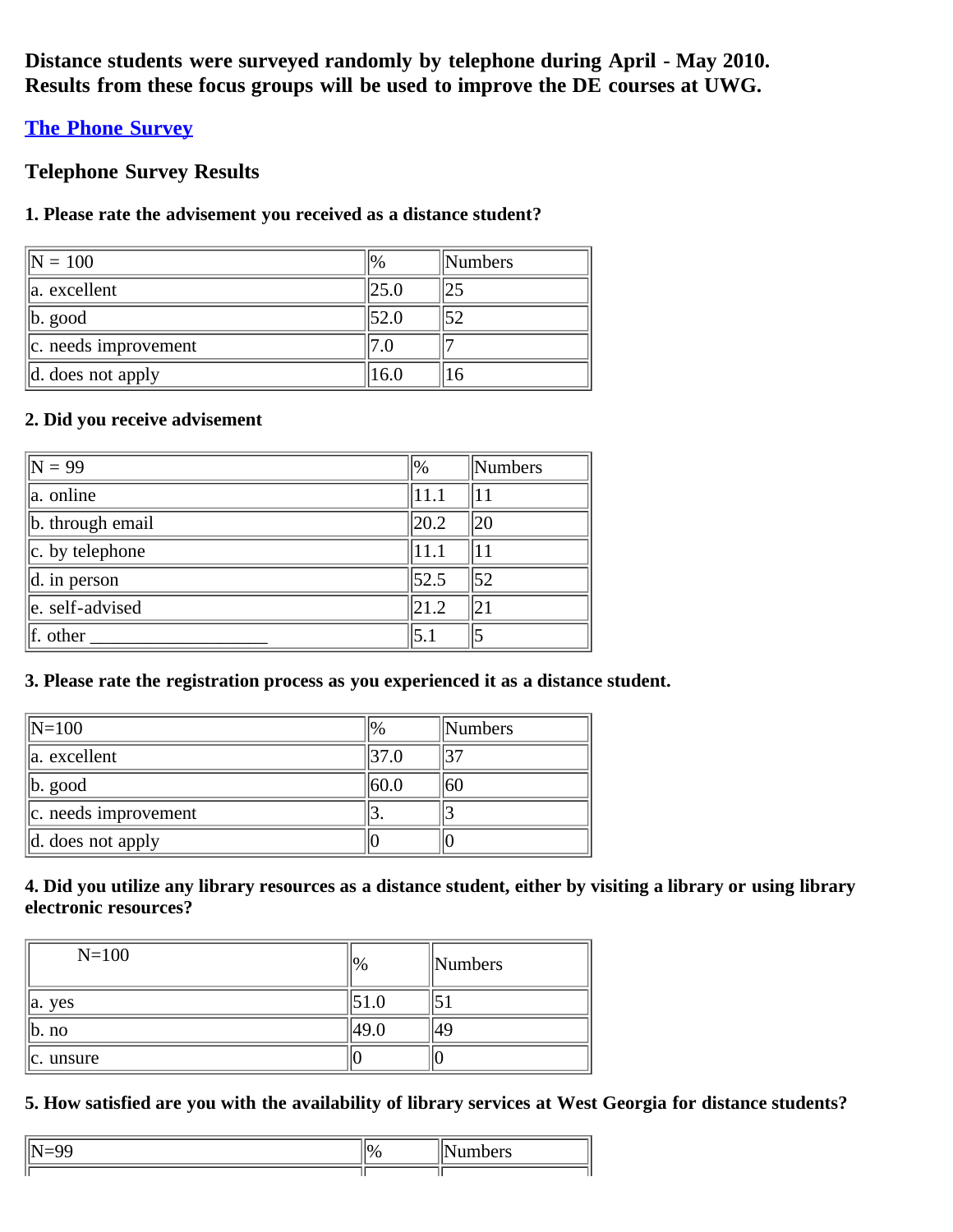| $\ $ a. very satisfied        | 45.5 |  |
|-------------------------------|------|--|
| b. somewhat satisfied         |      |  |
| $\ c\ $ not satisfied         |      |  |
| $\parallel$ d. does not apply |      |  |

# **6. How did you initially receive a technical orientation to WebCT? More than one answer may apply.**

| $N=98$                                            | $\frac{10}{6}$   | <b>Numbers</b> |
|---------------------------------------------------|------------------|----------------|
| a. through online information                     | $\parallel$ 31.6 |                |
| b. through a live orientation                     | $\ 26.5\ 26$     |                |
| c. through the instructor                         | 41.8             | $\parallel$ 41 |
| d. through the CourseDen student printed handbook | $15.3$   15      |                |
| e. through other class members                    |                  |                |

# **7. Did these orientations provide you with enough information to effectively utilize WebCT by the second week of your course?**

| $\parallel$ N=98   | $\frac{10}{6}$ | <b>Numbers</b> |
|--------------------|----------------|----------------|
| <b>ves</b><br>lla. | .Ч4            |                |
| $\ $ b. no         | ا د سا         |                |

# **8. If you had problems accessing the course or utilizing WebCT in any way, which of the following did you utilize for help. More than one may apply .**

| $N=99$                                                        | 0/0  | Numbers |
|---------------------------------------------------------------|------|---------|
| a. the Distance Learning helpline by either email or<br>phone | 7.1  |         |
| $\ $ b. the instructor                                        | 14.1 | 14      |
| c. another classmate                                          | 4.0  |         |
| d. online instructions                                        | 2.0  |         |
| e. after hours helpline                                       | 1.0  |         |
| e. other                                                      | 4.0  |         |
| f. never had problems                                         | 73.7 | 73      |

#### **9. a. (fill in from question 8) How successful was the \_\_\_\_\_\_\_\_\_\_\_\_ in solving your WebCT problems? (Skip if answer to 8 is 'f')**

| $\parallel$ N=24          | <b>Numbers</b> |
|---------------------------|----------------|
| a. very successful        |                |
| b. somewhat successful    |                |
| Ic. not successful at all |                |

**b. How successful was \_\_\_\_\_\_\_\_\_\_\_\_\_\_\_\_ in solving your WebCT problems? (Skip if answer to 8 is 'f')**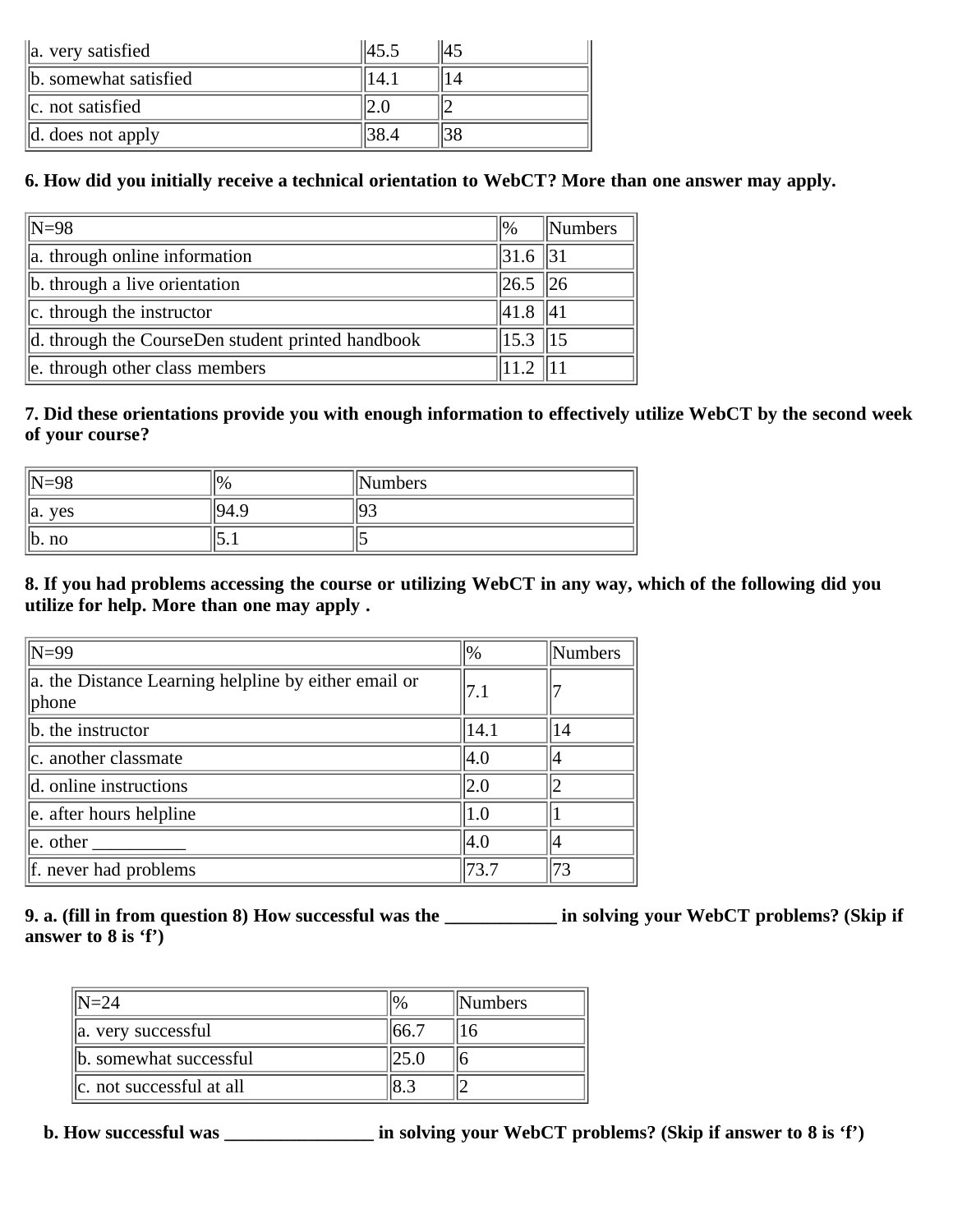| $N=5$                    |      | <b>Numbers</b> |
|--------------------------|------|----------------|
| a. very successful       | 60.0 |                |
| b. somewhat successful   | 40 O |                |
| c. not successful at all |      |                |

**c. How successful was \_\_\_\_\_\_\_\_\_\_\_\_\_\_\_\_ in solving your WebCT problems? (Skip if answer to 8 is 'f')**

|                           |      | Numbers |
|---------------------------|------|---------|
| a. very successful        | 75.0 |         |
| b. somewhat successful    |      |         |
| lc. not successful at all |      |         |

#### **10. Overall, do you feel that you received prompt and courteous student support from West Georgia as a distance learner?**

| $\mathbb{N} = 99$              | $\frac{10}{6}$ | <b>Numbers</b> |
|--------------------------------|----------------|----------------|
| lla. ves                       |                |                |
| b. n <sub>0</sub>              | ∪ • ∠ا         |                |
| $\ c. \ \cos \theta$ not apply | ∠…             |                |

#### **11. Compared to traditional courses, how much do you think you learn in West Georgia's distance courses?**

| $\mathbb{N} = 100$                          | $\frac{10}{6}$ | <b>Numbers</b> |
|---------------------------------------------|----------------|----------------|
| a. about the same in each type of course    | 159.0          |                |
| b. I learn more in a distance course        |                |                |
| $\ c\ $ . I learn less in a distance course |                |                |

**12. How would you compare the level of interaction between yourself and your instructor and yourself and other students in your distance course? Was it about the same, greater, or less than in a traditional course?**

| $\mathbb{N}=100$       | $\frac{10}{6}$ | Numbers |
|------------------------|----------------|---------|
| $\ $ a. about the same |                | 39      |
| $\ $ b. greater        |                | ت       |
| $\ c.$ less            |                | .36.    |

#### **13. Do you think that there are enough distance courses offered at West Georgia?**

| $\parallel$ N=99      | %               | Numbers |  |
|-----------------------|-----------------|---------|--|
| ves<br>$\parallel$ a. |                 | 14 U    |  |
| $\ $ b. no            | $\sim$ . $\sim$ |         |  |
| $\ c.$ uncertain      |                 |         |  |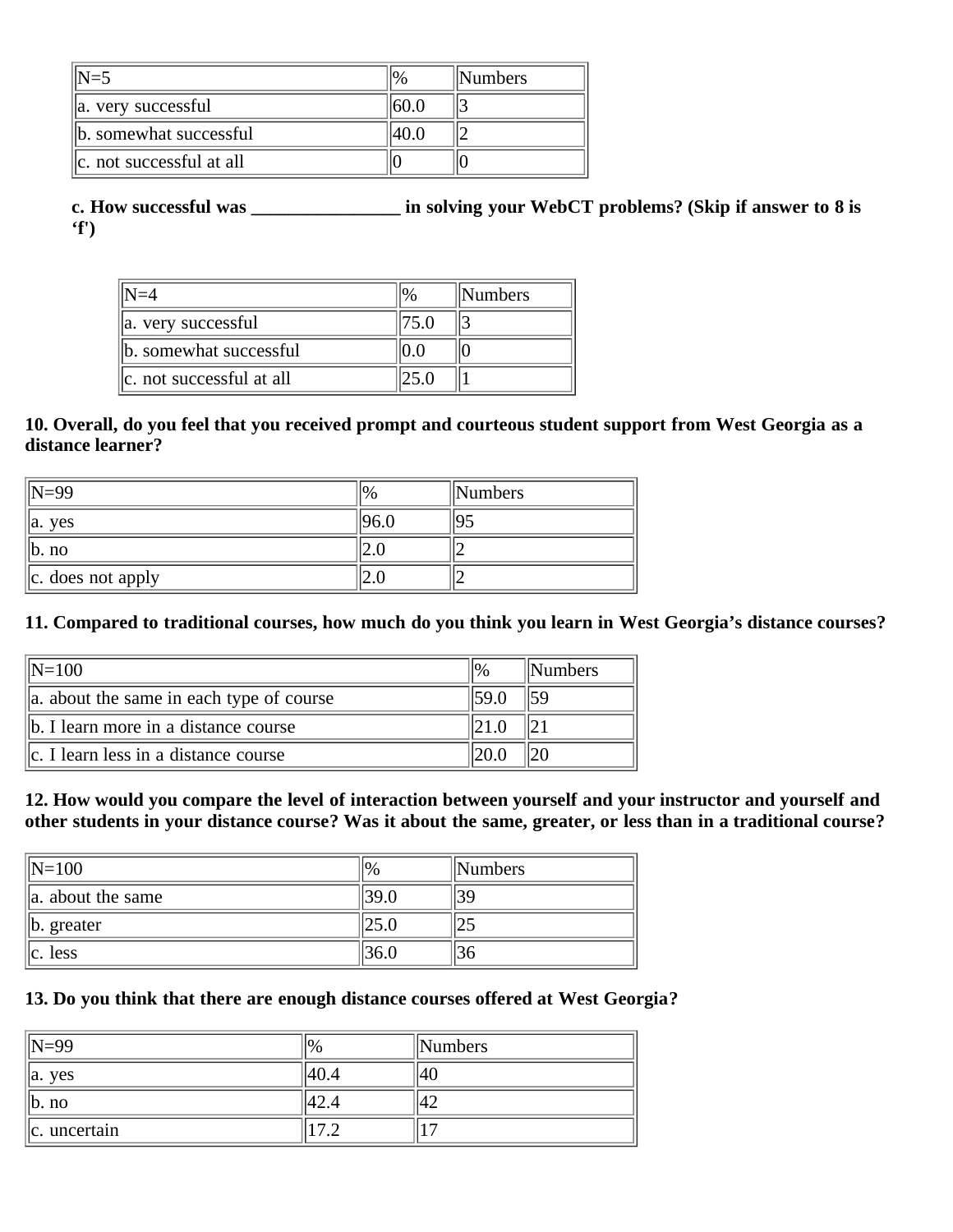**14. If the distance course you last took were not offered via distance media, would you have driven to campus to take the course in the traditional manner?**

| $\ N=100$                    | $\frac{10}{6}$ | $\mathbb{N}$ umbers |
|------------------------------|----------------|---------------------|
| $\ $ a. probably yes         | 28.C           | 128                 |
| $\ $ b. probably no          |                |                     |
| $\ c.$ Definitely yes        | 45.0           | 45                  |
| $\parallel$ d. Definitely no |                |                     |

# **Open-Ended Questions for Distance Student Telephone Survey**

# **May 2010**

**How could advisement have been improved?** (Asked only when students said that advisement services needed improvement)

- Could not tell who the advisor is.
- appointment was cancelled.
- Long period of time when the professor did not assign any work
- confused about classes that needed to take. Changed the major. Counselor was confused.
- I was not advised before.
- getting the grades back
- I would have liked to be able to get in contact with the teacher easier.

**How could the registration process be improved?** (Asked only when students said that advisement services needed improvement)

- very unorganized
- All classes need to be opened up at the same time to every student.

**In what ways were the orientations not helpful in learning to effectively utilize CourseDen?** (Asked only when students answered no)

- Never took it
- did not learn
- did not have one
- not thorough enough

#### **In what ways were \_\_\_\_\_\_\_\_\_\_\_\_\_\_\_\_\_\_\_\_\_ not successful when solving your CourseDen problems?** (Asked only when students said "not successful at all")

Never fixed actual problem with CourseDen.

# **How could student support be improved to distance students?** (asked when students said no to question)

• Did not recieve good service from the Newnan campus

# **Explain why you learned more, less, or about the same in online classes compared to traditional courses.**

- did not like the online
- I prefer the traditional course; interactions with people.
- More research on her own.
- $-50-50$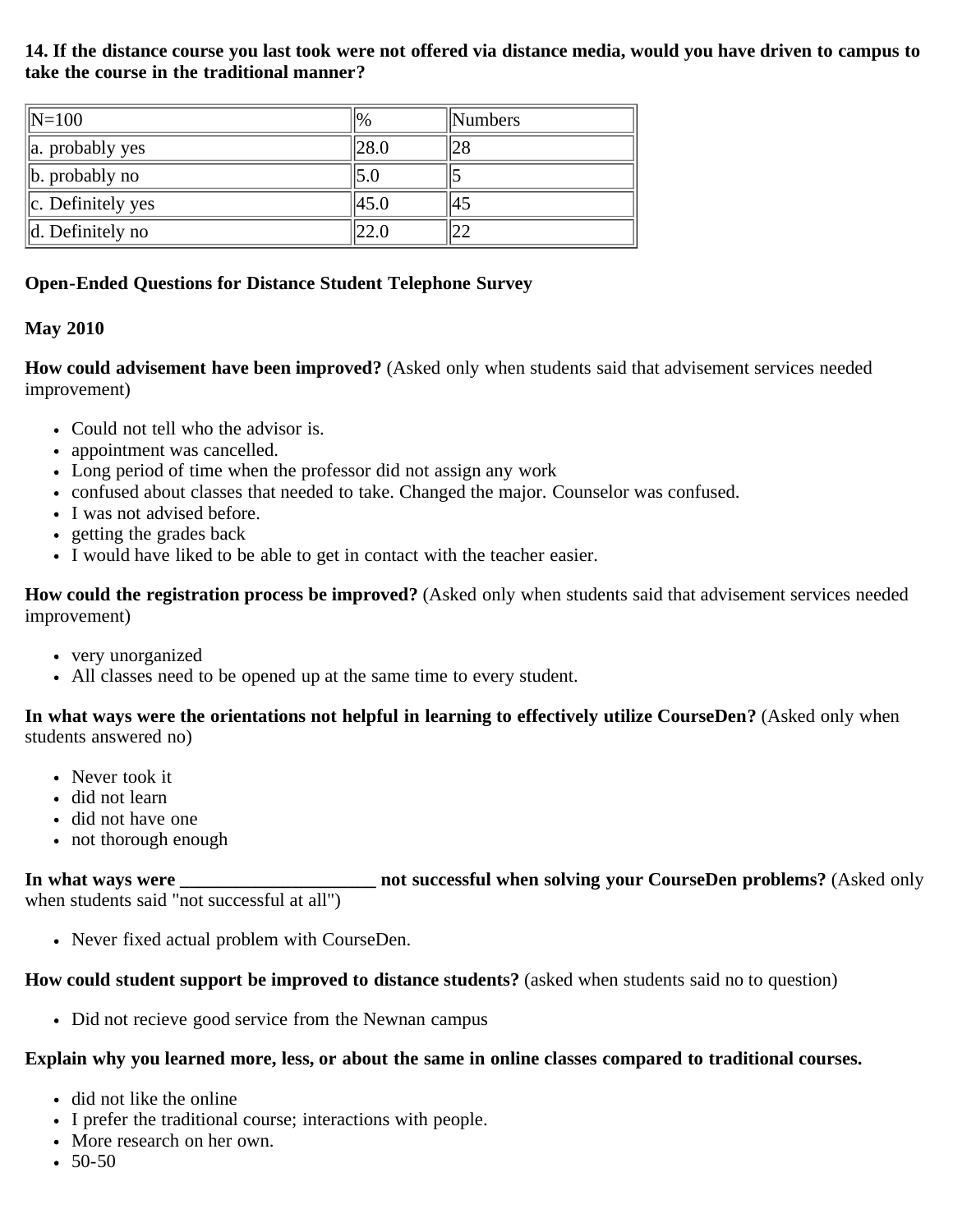- could read and go at his own pace retained info better
- Has better mindset for school.
- You get what you put into it.
- Does better int he classroom, did bare minimum for the class becasue it was not a F2F course
- "It's tough to gauge but I would say I learned the same just because I try to pay attention and take away as much information from any class as I can."
- "It was pretty easy, not as intense as a regular class."
- "The learning that goes on in a distance class is more independent and focused."
- "The professor wasn't active in the class at all during the semester and all of a sudden at the end we were hit with a lot of assignments and grades."
- I just didn't take as much away from it as I do in normal classes.
- "The different things like discussions and assignments helped me get alot out of the class."
- had to do more work beside sitting in a lecture
- "I try to take the same amount of information away from any type of class."
- "It depends on exactly what the class is, some classes are not appropriate for being taught online they need to be taught in a classroom."
- "The workload seems to be heavier in a distance course but overall I learn about the same amount in both types of courses."
- "I prefer distance classes because I don't like coming on campus, so I learn more with the distance classes."
- More Convient
- "A classroom is more hands-on than online class and I was unsure if all of my work was correct because I didn't have a teacher there to guide me."

# **Explain why you interacted with other people more, less, or about the same in online classes compared to traditional courses.**

- Communications class Teacher was no tinteractive or responsive
- Group projects
- Require that you get online
- Instructor did not communicate independently
- still good but less but much better in F2F courses
- "I interacted with others much less in this class than in any class I've taken. It seemed very impersonal and I didn't even know who I could talk to."
- "It depends on the course; in my last class the interaction was greater in the class before that it was about the same."
- "I pretty much did everything on my own."
- less with students, but greater with instructor
- "You had to interact more with classmates because of the type of class it was and it was direct interaction."
- "For the same reason as the previous answer
- not in class
- I barely talked to the professor at all
- had to be in contact with professor on a daily basis for online courses
- through e-mail
- contacted through e-mail
- no comment
- just talked through discussion boards and email
- I don't really talk to student in either type of class but I talk to the teachers a lot.
- Did not bother her that she did not interact with other students. if she did need help she could send an email.
- because it was online and not face to face

# **Can you think of any other ways in which our distance courses, programs, and services for distance students could be improved at UWG?**

The one gripe was when the exams would be proctored and why the tests cost \$10. Should not have to pay that